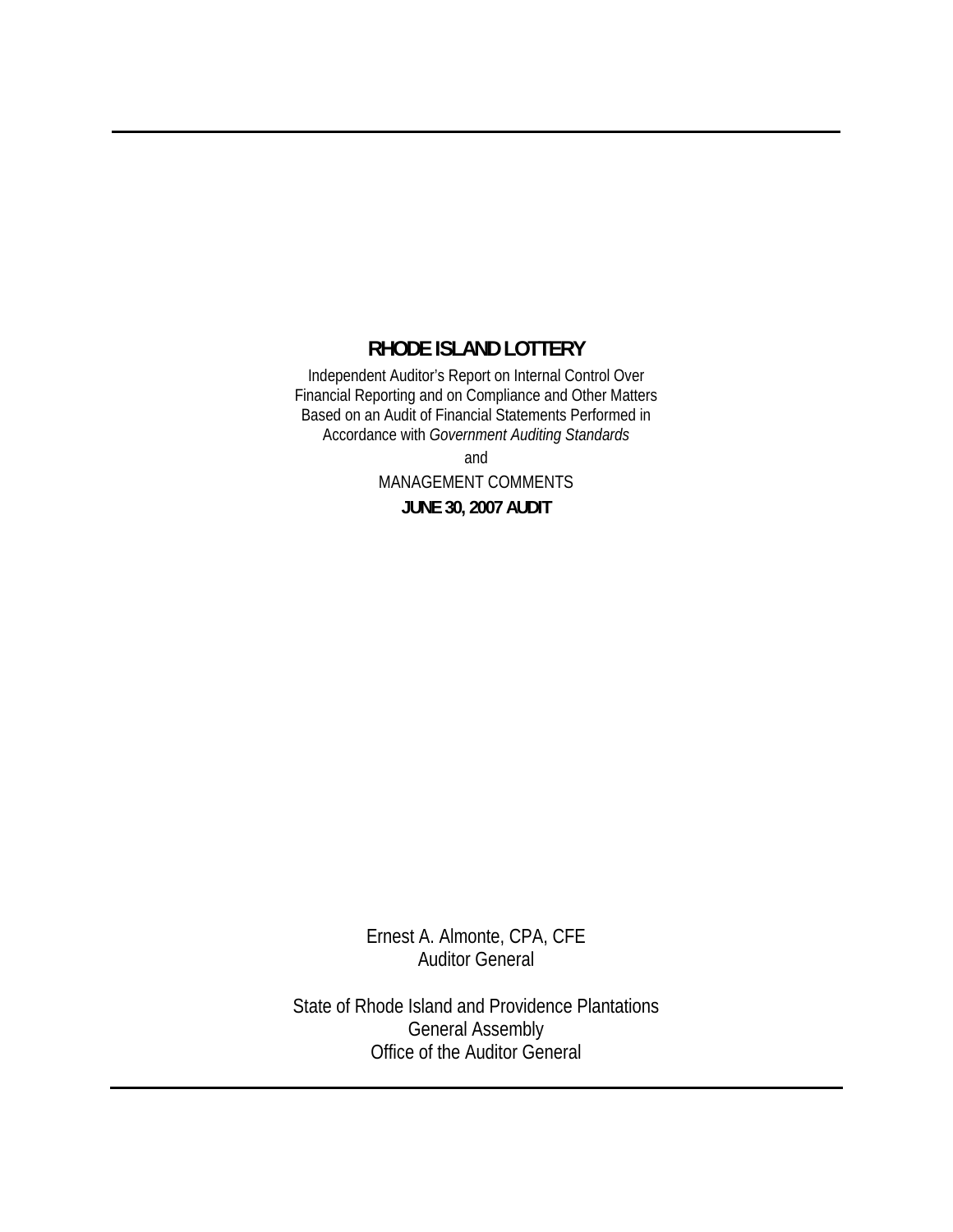

STATE of RHODE ISLAND and PROVIDENCE PLANTATIONS

GENERAL ASSEMBLY

OFFICE of the AUDITOR GENERAL

♦ *INTEGRITY*

♦ *RELIABILITY*

♦ *INDEPENDENCE*

♦ *ACCOUNTABILITY*

ERNEST A. ALMONTE, CPA, CFE **AUDITOR GENERAL** ernest.almonte@oag.ri.gov

November 9, 2007

Joint Committee on Legislative Services, General Assembly State of Rhode Island and Providence Plantations:

 We have audited the financial statements of the Rhode Island Lottery (the "Lottery") for the year ended June 30, 2007 and have issued our report thereon dated September 28, 2007. The Lottery's financial statements and our independent auditor's report are included in the Lottery's *Comprehensive Annual Financial Report* for the Fiscal Year Ended June 30, 2007*.* 

In accordance with *Government Auditing Standards*, we have also prepared a report, dated September 28, 2007 and included herein, on our consideration of the Lottery's internal control over financial reporting and our tests of its compliance with certain provisions of laws, regulations and contracts. Our report on the Lottery's internal control over financial reporting and on compliance and other matters indicated certain issues that we considered to be significant deficiencies in internal control over financial reporting. These control deficiencies are described in the accompanying Schedule of Findings and Responses.

 We also noted certain matters involving compliance, internal controls, and other operational matters that are presented for your consideration. These comments and recommendations are intended to enhance compliance with laws, regulations and contracts, improve internal control, or result in other operational efficiencies.

Sincerely,

Inest A. Almonte

Auditor General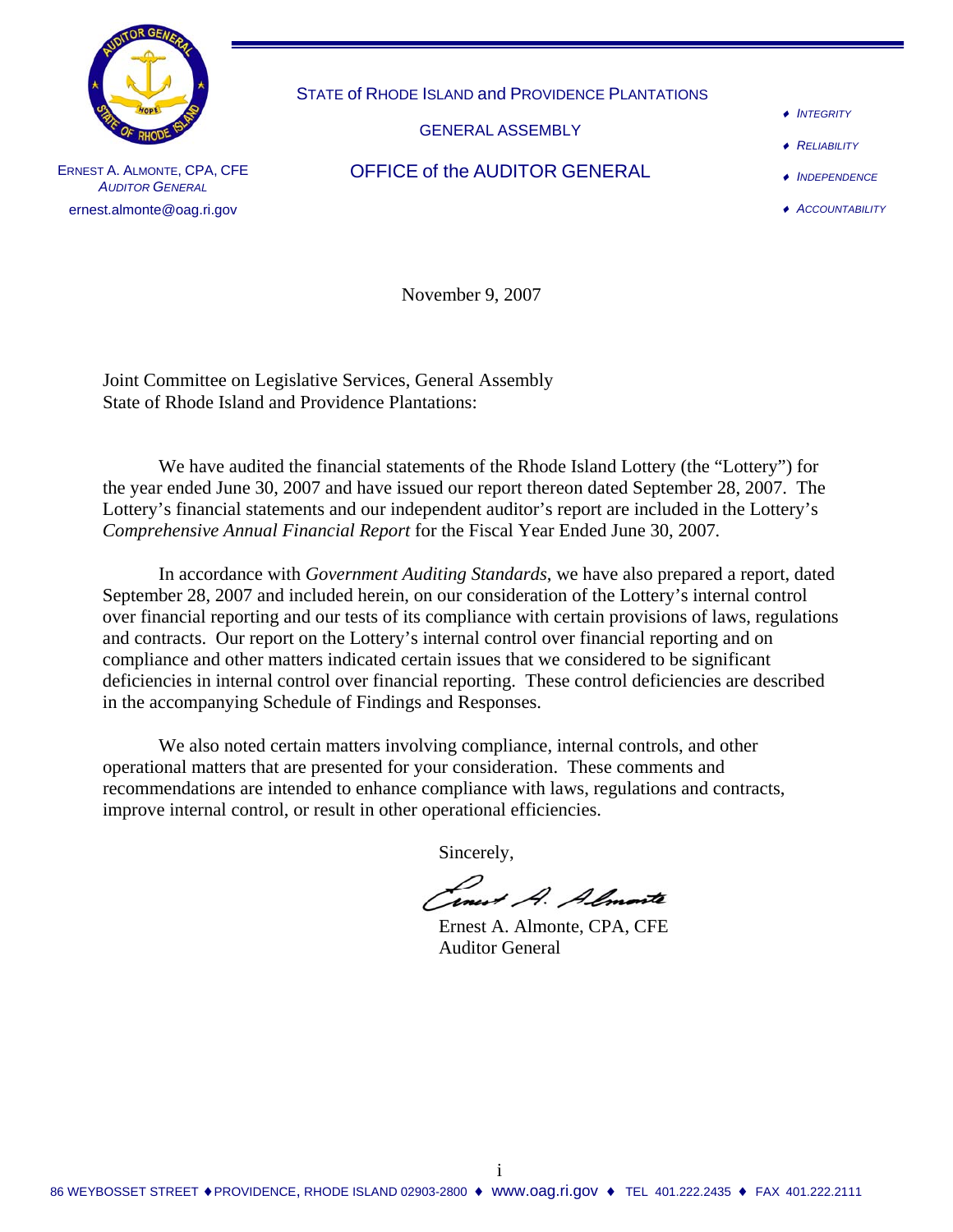# **RHODE ISLAND LOTTERY MANAGEMENT LETTER JUNE 30, 2007 AUDIT**

# **TABLE OF CONTENTS**

 **PAGE**

| <b>Independent Auditor's Report on Internal Control Over Financial</b><br>Reporting and on Compliance and Other Matters Based on an<br><b>Audit of Financial Statements Performed in Accordance</b><br><b>With Government Auditing Standards</b> | 1  |
|--------------------------------------------------------------------------------------------------------------------------------------------------------------------------------------------------------------------------------------------------|----|
|                                                                                                                                                                                                                                                  |    |
| <b>SCHEDULE OF FINDINGS AND RESPONSES</b>                                                                                                                                                                                                        | 3  |
| MONITORING OF VIDEO LOTTERY OPERATIONS                                                                                                                                                                                                           | 3  |
| RECONCILIATION TO THE STATE'S ACCOUNTING SYSTEM                                                                                                                                                                                                  | 6  |
| OTHER FINDINGS AND RECOMMENDATIONS                                                                                                                                                                                                               | 8  |
| CONSIDER THE IMPACT OF CHANGES IN OPERATING<br>PRACTICES ON FINANCIAL REPORTING                                                                                                                                                                  | 8  |
| ENHANCE THE LOTTERY'S REPORTING CAPABILITIES<br>TO SUPPORT MONITORING AND FINANCIAL REPORTING                                                                                                                                                    | 9  |
| SAFEGUARD PERSONAL INFORMATION                                                                                                                                                                                                                   | 10 |
| UTILIZE CENTRALIZED STATE FUNCTIONS FOR EFFICIENCY                                                                                                                                                                                               | 11 |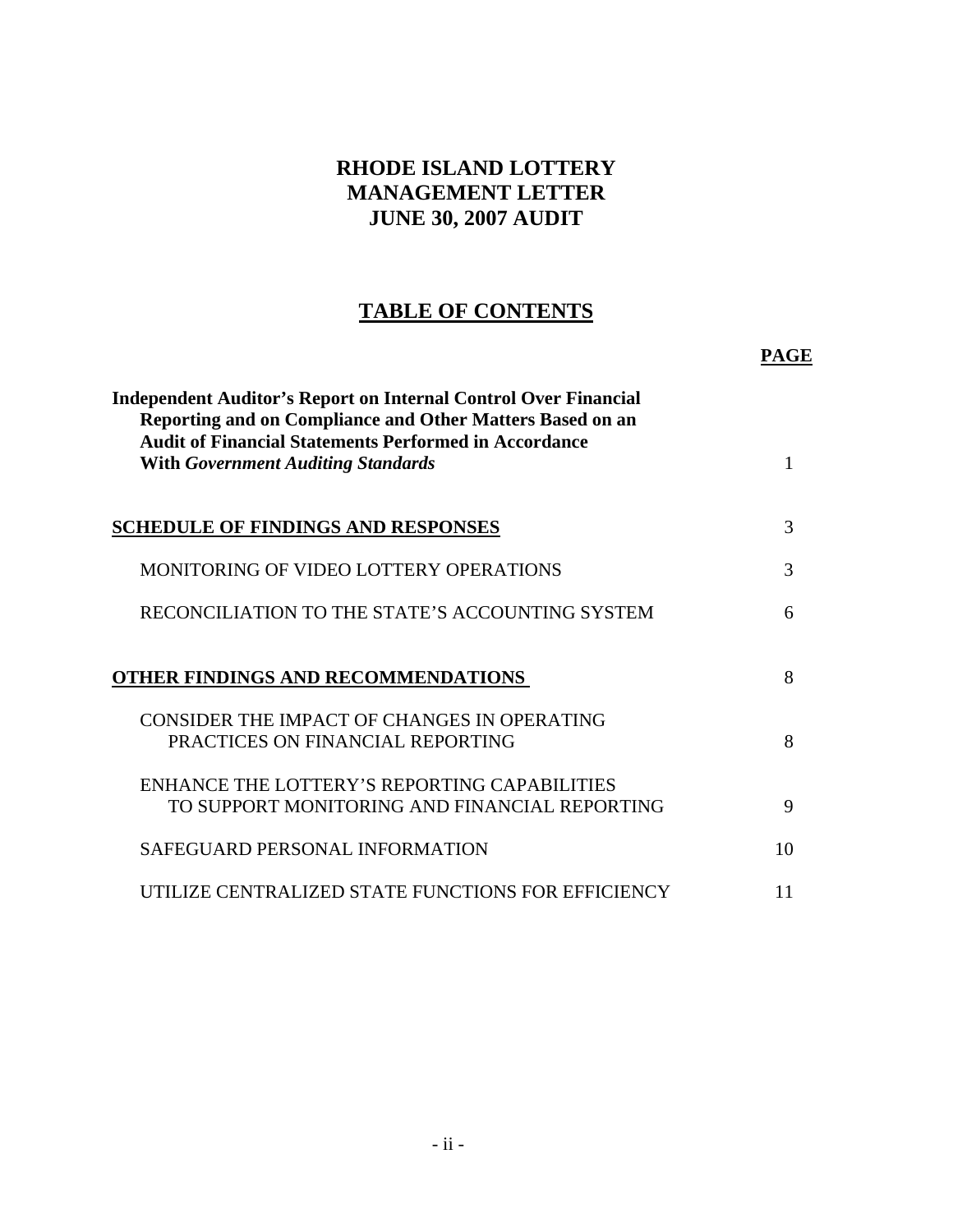

STATE of RHODE ISLAND and PROVIDENCE PLANTATIONS

GENERAL ASSEMBLY

♦ *INTEGRITY*

♦ *RELIABILITY*

ERNEST A. ALMONTE, CPA, CFE **AUDITOR GENERAL** ernest.almonte@oag.ri.gov

OFFICE of the AUDITOR GENERAL

- ♦ *INDEPENDENCE*
- ♦ *ACCOUNTABILITY*

### **INDEPENDENT AUDITOR'S REPORT ON INTERNAL CONTROL OVER FINANCIAL REPORTING AND ON COMPLIANCE AND OTHER MATTERS BASED ON AN AUDIT OF FINANCIAL STATEMENTS PERFORMED IN ACCORDANCE WITH** *GOVERNMENT AUDITING STANDARDS*

Joint Committee on Legislative Services, General Assembly State of Rhode Island and Providence Plantations:

 We have audited the financial statements of the Rhode Island Lottery (Lottery), an enterprise fund of the State of Rhode Island and Providence Plantations, as of and for the year ended June 30, 2007 and have issued our report thereon dated September 28, 2007. We conducted our audit in accordance with auditing standards generally accepted in the United States of America and the standards applicable to financial audits contained in *Government Auditing Standards*, issued by the Comptroller General of the United States.

#### **Internal Control Over Financial Reporting**

 In planning and performing our audit, we considered the Lottery's internal control over financial reporting as a basis for designing our auditing procedures for the purpose of expressing our opinion on the financial statements, but not for the purpose of expressing an opinion on the effectiveness of the Lottery's internal control over financial reporting. Accordingly, we do not express an opinion on the effectiveness of the Lottery's internal control over financial reporting.

 Our consideration of internal control over financial reporting was for the limited purpose described in the preceding paragraph and would not necessarily identify all deficiencies in internal control over financial reporting that might be significant deficiencies or material weaknesses. However, as discussed below, we identified certain deficiencies in internal control over financial reporting that we consider to be significant deficiencies.

 A control deficiency exists when the design or operation of a control does not allow management or employees, in the normal course of performing their assigned functions, to prevent or detect misstatements on a timely basis. A significant deficiency is a control deficiency, or combination of control deficiencies, that adversely affects the entity's ability to initiate, authorize, record, process, or report financial data reliably in accordance with generally accepted accounting principles such that there is more than a remote likelihood that a misstatement of the entity's financial statements that is more than inconsequential will not be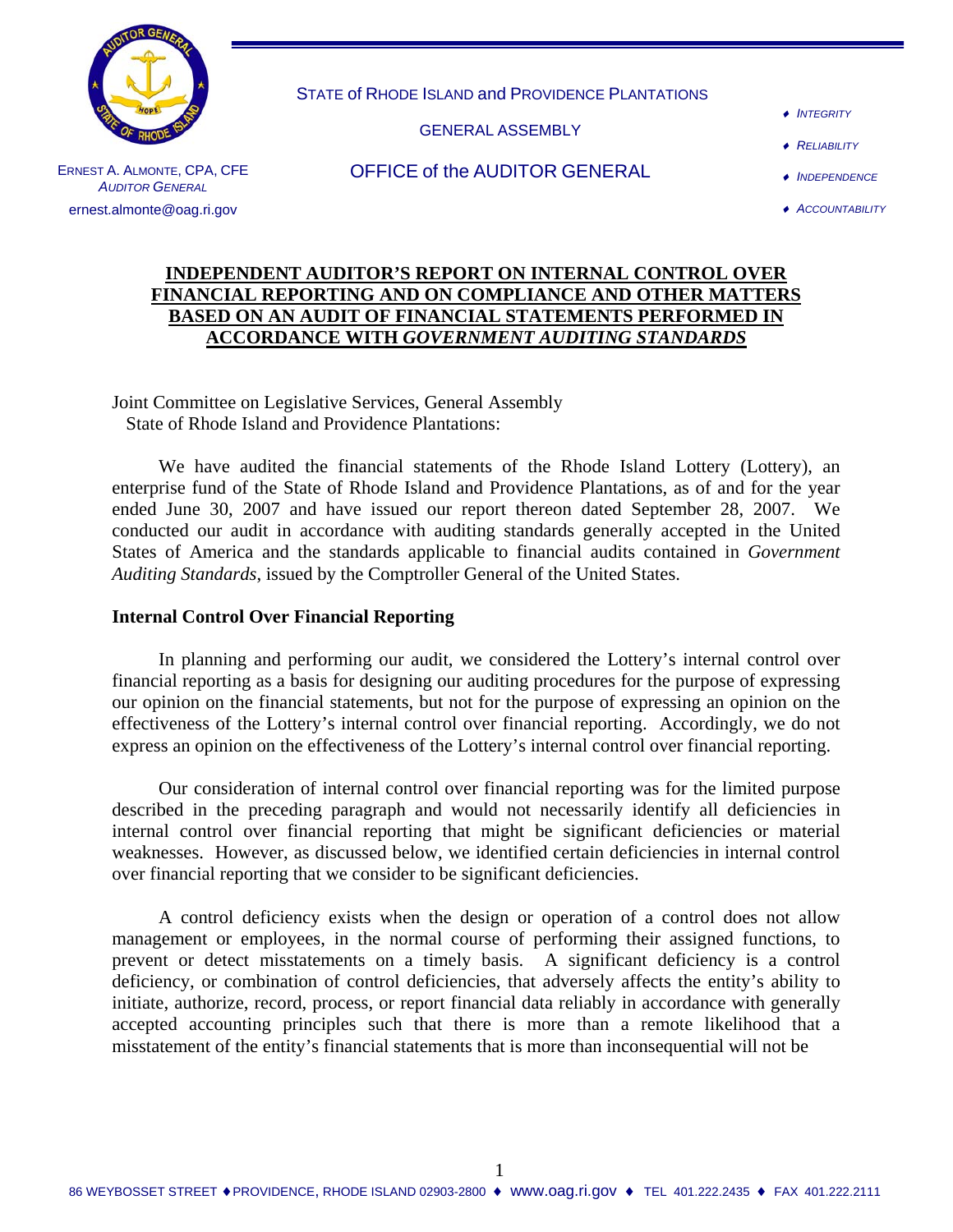Joint Committee on Legislative Services, General Assembly State of Rhode Island and Providence Plantations:

prevented or detected by the entity's internal control. We consider the deficiencies described in the accompanying schedule of findings and responses as Findings 2007-1 and 2007-2 to be significant deficiencies in internal control over financial reporting.

 A material weakness is a significant deficiency, or combination of significant deficiencies, that results in more than a remote likelihood that a material misstatement of the financial statements will not be prevented or detected by the entity's internal control.

 Our consideration of the internal control over financial reporting was for the limited purpose described in the first paragraph of this section and would not necessarily identify all deficiencies in the internal control that might be significant deficiencies and, accordingly, would not necessarily disclose all significant deficiencies that are also considered to be material weaknesses. However, we believe that none of the significant deficiencies described above is a material weakness.

#### **Compliance and Other Matters**

 As part of obtaining reasonable assurance about whether the Lottery's financial statements are free of material misstatement, we performed tests of its compliance with certain provisions of laws, regulations, and contracts, noncompliance with which could have a direct and material effect on the determination of financial statement amounts. However, providing an opinion on compliance with those provisions was not an objective of our audit, and accordingly, we do not express such an opinion. The results of our tests disclosed no instances of noncompliance or other matters that are required to be reported under *Government Auditing Standards*.

 We noted certain matters that we reported to management of the Lottery (included herein as Other Findings and Recommendations).

 This report is intended solely for the information and use of the Joint Committee on Legislative Services and the Lottery and the State's management, and is not intended to be and should not be used by anyone other than these specified parties.

Cinet A. Almonte

 Ernest A. Almonte, CPA, CFE Auditor General

September 28, 2007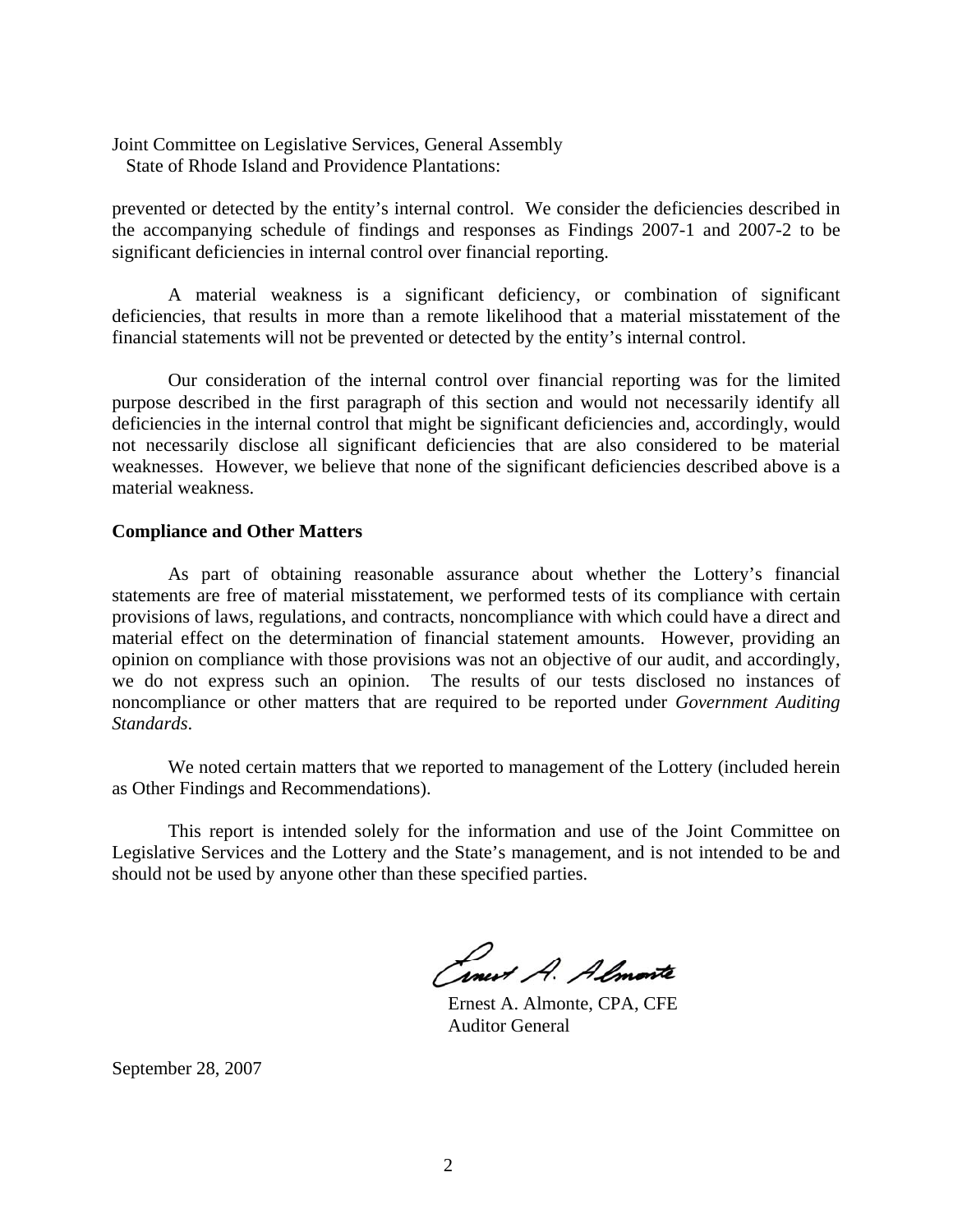# **SCHEDULE OF FINDINGS AND RESPONSES**

# **Finding 2007-1**

### **MONITORING OF VIDEO LOTTERY OPERATIONS**

The Rhode Island Lottery introduced video lottery games to the public at two licensed video lottery facilities in 1992. Since its introduction, video lottery revenues have grown from \$32.7 million in fiscal 1993 to nearly \$1.6 billion in fiscal 2007. In that same period, the number of video lottery terminals in operation has increased from 1,292 to 5,671. Much of this increase occurred in the last fiscal year as a result of new agreements with each of the licensed video lottery facilities. Video gaming now comprises more than 86% of total Lottery gaming revenue and prize awards expense.

Although the Lottery has made appropriate changes in the monitoring of video lottery operations as revenues increased, most of the enhancements have involved additional security personnel to monitor physical security at the facilities and internal audit personnel to evaluate and review video lottery procedures and controls. These additional personnel have improved the Lottery's overall monitoring of video operations; however, additional enhancements are necessary to improve the efficiency and effectiveness of the daily monitoring of cash activity for each terminal and also to ensure the accuracy and reliability of the information reported from the video lottery gaming system.

# Daily Video Lottery Terminal Activity

The current volume of activity for nearly 6,000 video lottery terminals (VLT) seven days a week requires a more sophisticated and automated process to assist in monitoring the daily terminal activity and cash reconciliation information.

The Lottery's current process of reviewing daily terminal activity has a significant manual component and is similar to the process followed when there were far fewer terminals. With the current number of terminals, the number of daily reporting variances that require resolution is large. Certain of these variances warrant further investigation, whereas others are routine or expected and could be resolved through more "intelligent" reporting capabilities. We observed instances during fiscal 2007 where the Lottery's procedures did not highlight variances that should have been investigated and resolved on a timely basis.

In the interest of both efficiency and effectiveness, the Lottery should develop an automated system that could be programmed to highlight exceptions (e.g., inconsistencies in cash receipts vs. gaming activity, unusual player activity, higher than expected payouts, etc.). This exception-based reporting would enhance the Lottery's ability to identify abnormalities in VLT and gaming operations that require investigation and resolution. Ultimately, improved monitoring would enhance controls and further protect the integrity of video lottery operations.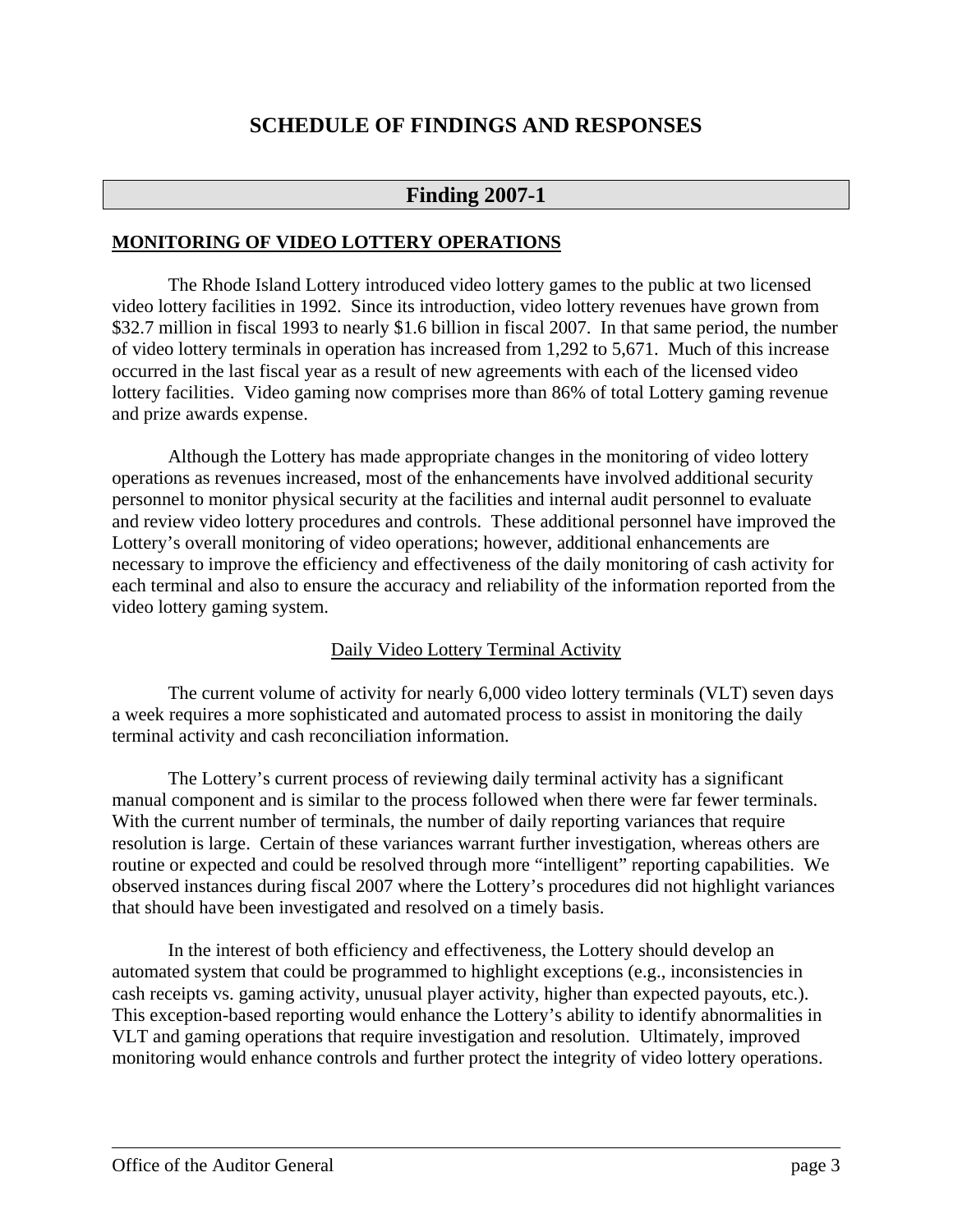### RECOMMENDATION

2007-1a Develop video lottery exception-based reporting to enhance controls and further protect the integrity of video lottery operations. Document the resolution of variances requiring investigation.

### *Auditee Views*:

*The number of video lottery terminals (VLTs) at both facilities totaled 5,671 at 6/30/2007 versus 4,672 at 6/30/2006. In addition to the increase in VLTs, there were significant changes in 2007 at the facilities for retrieving and processing the daily cash wagered and for payouts at the terminal level. As a result of the expansion, there were significant changes in central system generated reports. This resulted in changes to the Lottery's procedures for monitoring daily cash wagered and the payouts. The central system and facility changes included new money room processing procedures, implementation of ticket in/ticket out technology, and change for partial sweeps. Procedures and controls over central system generated reports and facility operations were assessed by Rhode Island Lottery regulators to ensure the Lottery's objectives for both the central system and the facilities over the video operation were met.* 

*Having addressed the business objectives over the revised cash management process, the Rhode Island Lottery will look to the central computer gaming system operator to provide better exception reporting capabilities to identify anomalies that may occur in gaming activities as well as improve on analytical analysis to identify abnormalities that may occur at the terminal level and enable resolution in an efficient manner.* 

*Additionally, the Rhode Island Lottery will implement formal procedures to appropriately document the resolution of significant variances that may occur at the VLT level or at the central system level of operation.* 

# Enhancement of Video Lottery Monitoring Capabilities

The Lottery is dependent on the video lottery gaming system maintained by its gaming system contractor to meet both its financial reporting and operational monitoring responsibilities. One of the key financial controls is the reconciliation of cash activity to information reported by the video lottery gaming system, a process which requires significant manual analysis and follow-up. While this process provides some validation of reported cash-in amounts, no such independent validation process exists for reported video lottery cash-out amounts, the other component of net terminal income. Additionally, recent enhancements to video gaming operations (e.g., ticket in-ticket out, MWAP, etc.) impact the determination of net terminal income for which the Lottery relies on amounts reported by the gaming system. As the volume of video lottery activity increases along with enhancements to actual gaming functionality, the Lottery needs to develop more efficient and effective means of monitoring video lottery operations to ensure the accuracy and reliability of the information reported from the video lottery gaming system.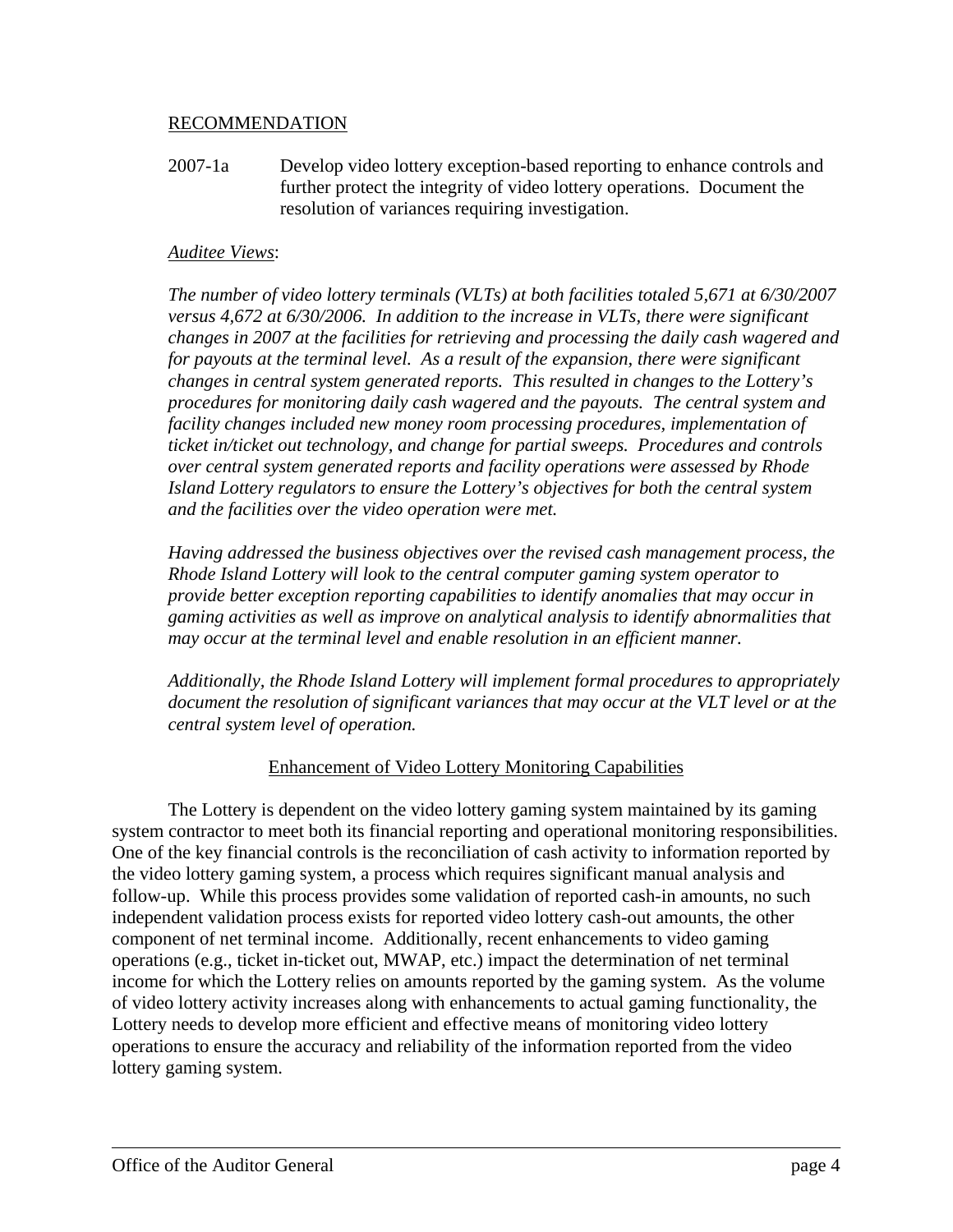Monitoring enhancements designed to validate amounts reported by the video lottery gaming system could be achieved through a variety of means. The Lottery may consider implementing a separate Internal Control System (ICS) for its video gaming system similar to the ICS for on-line games which records key revenue and prize award activity for the Lottery's drawing games (Numbers, Powerball, KENO, etc.), as well as activity for the Lottery's instant games. The ICS for the on-line gaming system operates by receiving lottery terminal gaming activity prior to its reporting to the on-line gaming central system for purposes of generating independent totals for critical on-line gaming activity. The system then compares these independent totals to those reported by the contractor's gaming system and produces a report for the Lottery which highlights any differences in reported amounts.

 Additionally, the Lottery could consider periodically obtaining an independent assessment of the internal control policies and procedures used in video lottery. A "SAS 70" examination of the controls over video lottery, including tests of the operating effectiveness of the applicable controls, would provide the Lottery with additional assurance regarding the accuracy and reliability of reported video lottery activity.

 Other monitoring enhancements could involve increased use of existing internal audit capabilities as a supplement to external contracted resources such as information technology risk assessments.

# RECOMMENDATION

2007-1b Enhance video lottery monitoring capabilities to ensure the accuracy and reliability of information reported from the video lottery gaming system.

#### *Auditee Views*:

*The Lottery is in agreement that internal controls over the central computer gaming system need to be continuously assessed and monitored, since the Lottery is dependent on the reliability of the transaction reporting of all VLT activity from its central system provider. The Lottery has been and will continue to consider independent, external and internal audits to provide reasonable assurance of complete, accurate, and timely reporting by the central system. The Lottery believes this is best accomplished by the performance of a SAS 70 audit of the VLT central system operations to ensure all transactions are properly accounted for and provided to the Lottery in systems generated reports. The SAS 70 audit objectives include audits of the central system software application development and roll-out procedures and controls over all applications that result in systems generated reports used by the Lottery for financial reporting. Additionally, the on-going annual audits by an independent Information Technology audit consultant will assess the completeness of financial transactions processed by the central system.* 

*The Lottery believes that an independent Internal Control System (ICS) will not provide sufficient evidence on the completeness, accuracy and timeliness of reported financial transactions from the central system, since this independent system would most likely*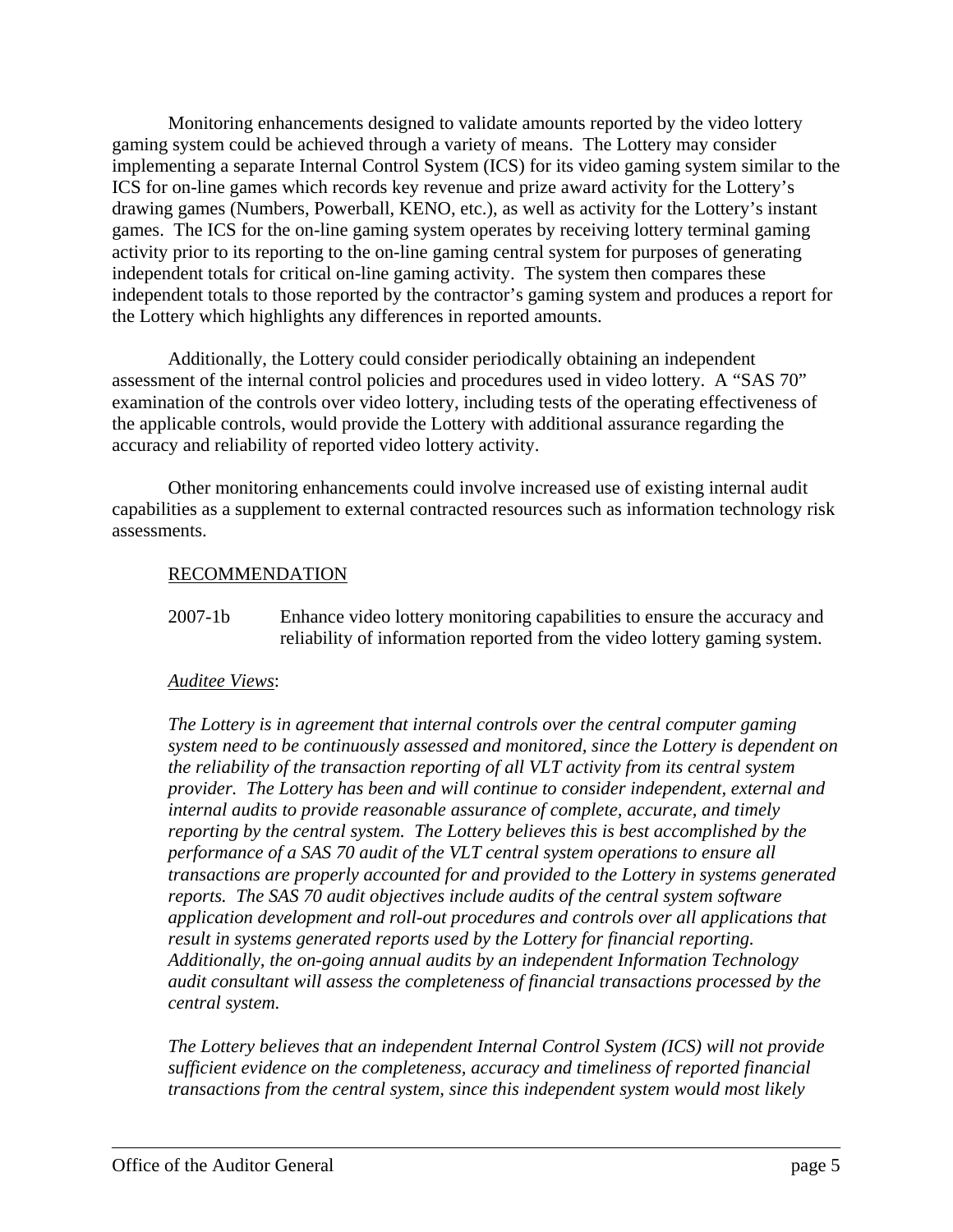*receive and store the same erroneous information, if any, which might be initially generated by the central system. Also at this time, the Lottery does not want to risk the stability of the system by interfacing it to an ICS system. However, the Lottery will investigate all available options in the requirements of the new video system.* 

# **Finding 2007-2**

#### **RECONCILIATION TO THE STATE'S ACCOUNTING SYSTEM**

The Lottery's internal general ledger accounting system is used for financial reporting; however, the Lottery utilizes the State's accounting system known as the Rhode Island Financial and Accounting Network System (RIFANS) for all disbursements relating to Lottery operations, except for prize disbursements. The Lottery records all payment transactions in both their internal accounting system and RIFANS for payments to vendors. Revenue and cash receipt transactions are also recorded in both systems although more detail is recorded in the Lottery's accounting system. The activity recorded in RIFANS is basically cash receipts and disbursements whereas the Lottery's accounting system records all activity on an accrual basis necessary to prepare financial statements in accordance with generally accepted accounting principles.

For certain centralized billing processes used by the State (e.g., payroll, purchase cards, office supplies, etc.), payments are initiated through the State's Office of Accounts and Control and individual agencies are charged for their pro-rata share of monthly activity. In these instances, the Lottery does not initiate payment and must review reports from RIFANS to identify and record this activity in their internal accounting system.

Controls over financial reporting are weakened because a complete reconciliation is not performed between the two systems to ensure that all activity has been appropriately recorded in both accounting systems. Partial reconciliations are now performed mostly focusing on cash balances reported between the two systems.

The Lottery should explore the option of utilizing the State's accounting system exclusively for all accounting and financial reporting thereby eliminating the redundancy of recording activity in two systems and the effort required to perform periodic reconciliations. Further, controls over financial reporting would be enhanced by eliminating the risk of omitting transactions recorded only in one system.

Until recently the State's accounting system was incapable of meeting the financial reporting needs of the Lottery, however RIFANS can likely accommodate the Lottery's financial reporting objectives with minimal modification (e.g., creating additional accounts).

Utilizing RIFANS for financial reporting would also simplify cash reconciliation procedures by eliminating the need for the three-way reconciliation between bank balances, RIFANS cash balances, and the Lottery's cash balance.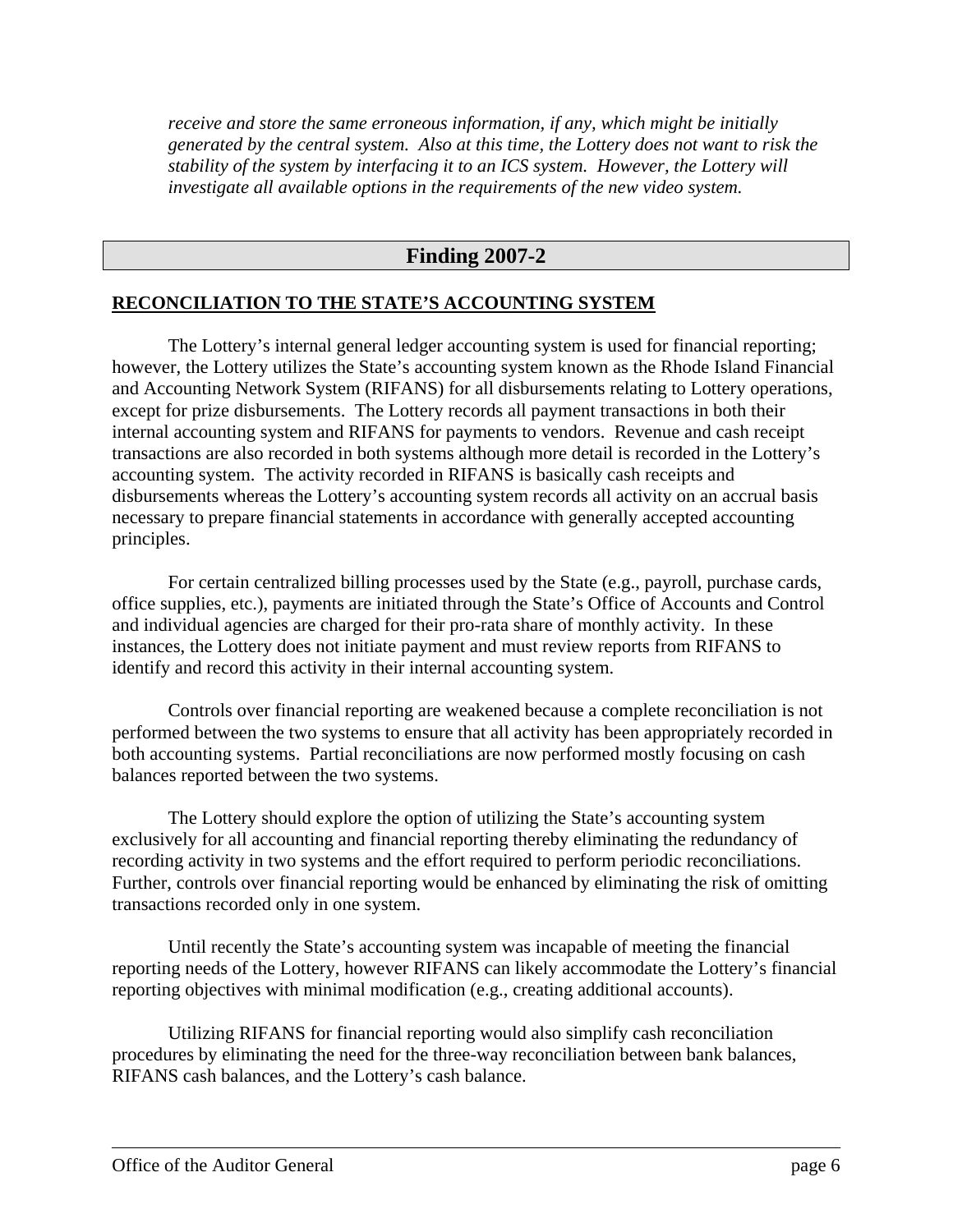### RECOMMENDATIONS

- 2007-2a Perform full periodic reconciliations of activity recorded in the Lottery's accounting system utilized for financial reporting and the State's accounting system.
- 2007-2b Explore using RIFANS for Lottery financial reporting thereby eliminating the redundancy of recording Lottery activity in two accounting systems.

### *Auditee Views*:

*The Rhode Island Lottery, an enterprise fund of the State, has maintained its own general ledger for financial reporting purposes and utilized the RIFANS system for its accounts payable and the State's volume purchasing for office supplies. Previously, the RIFANS could not accommodate the Rhode Island Lottery's general ledger accounts. The Lottery will research to determine if RIFANS can now accommodate the Lottery's general ledger accounts, and whether using the State's system for financial reporting will be a more efficient process.* 

*According to §42-61-4(7) of RIGL, the Lottery must provide a monthly financial report to the State Budget Office, Auditor General, Permanent Joint Committee on State Lottery, the Legislative Fiscal Advisors, and the Governor no later than the 20<sup>th</sup> business day following the close of the month. Requests have been made to when at all possible, provide this monthly financial report sooner than is required by law. Because of this statutory requirement, the Lottery reconciles its accounts monthly to its own general ledger currently used for financial reporting. The Lottery also reconciles its payables to the payments designated in the RIFANS system and utilizes the State's volume purchasing. Reconciling other accounts currently maintained in the State's accounting system would result in significant time and is a duplication effort since the financial information reported by the Lottery must be supplied to the State in a timely fashion.* 

*The Lottery will explore the efficiency and effectiveness of using the State's accounting system for its financial reporting and implement financial recording through the RIFANS system if advantageous.*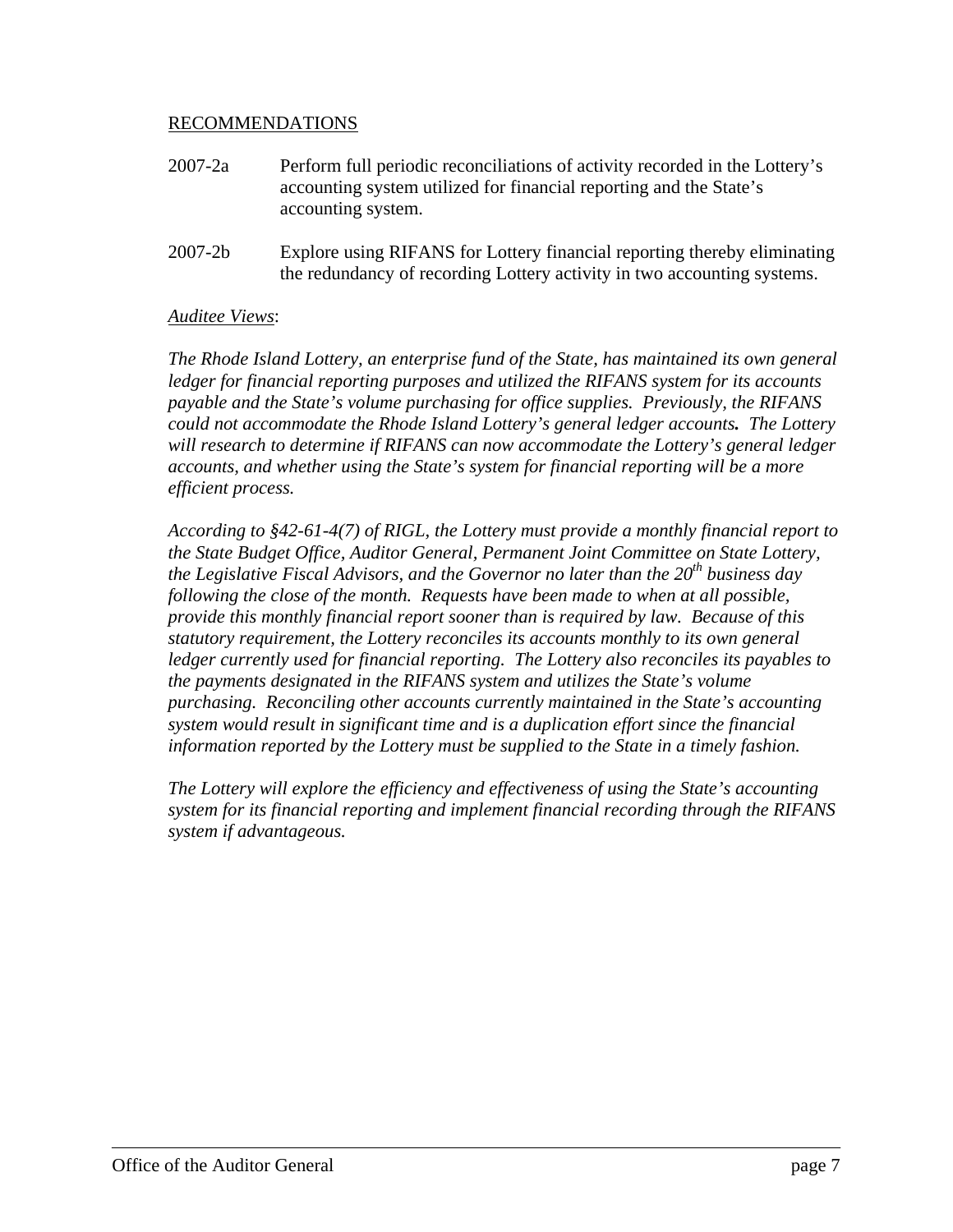# **OTHER FINDINGS AND RECOMMENDATIONS**

# **Finding 2007-3**

### **CONSIDER THE IMPACT OF CHANGES IN OPERATING PRACTICES ON FINANCIAL REPORTING**

The Lottery's accounting procedures are designed to accurately record the results of gaming activity consistent with the design and operation of the Lottery's games. We noted that the Lottery did not appropriately consider how a change in operating practice would impact its financial reporting process.

The Lottery records an estimate for accrued instant ticket revenue and related prize awards at year-end. The Lottery's on-line gaming system presently records instant ticket sales, per packet of instant tickets, when a) a retailer manually settles a packet of instant tickets, b) 70% of the number of low-tier prize awards relating to a particular packet of tickets has been validated, or c) a packet of tickets has remained active but unsettled for 90 days (180 days previous to fiscal 2007). Due to the manner in which the gaming system recognizes instant ticket revenue, the Lottery utilizes an estimation process to ensure that all gaming activity is reported on an accrual basis in the Lottery's financial statements at fiscal year end.

During fiscal 2007, the Lottery reduced the maximum number of active days that a ticket packet could remain active without being considered sold from 180 to 90 days. The Lottery did not modify its accounting procedures to reflect this change until noted during our audit. While the Lottery's financial statements were ultimately corrected, we found no process to ensure that changes in operating procedure are formally communicated to and considered by the finance department.

The Lottery should formalize a process to ensure that changes in operating procedures are communicated to and considered by the finance department. The process should ensure that the Lottery's accounting procedures accurately reflect the results of lottery operations in the financial statements.

#### RECOMMENDATION

2007-3 Formalize a process to ensure that changes in operating procedures are communicated to and considered by the finance department.

#### *Auditee Views*:

*The Lottery Finance Division will document the procedure to require adequate communication and monitoring of changes affecting accounting information for financial reporting.*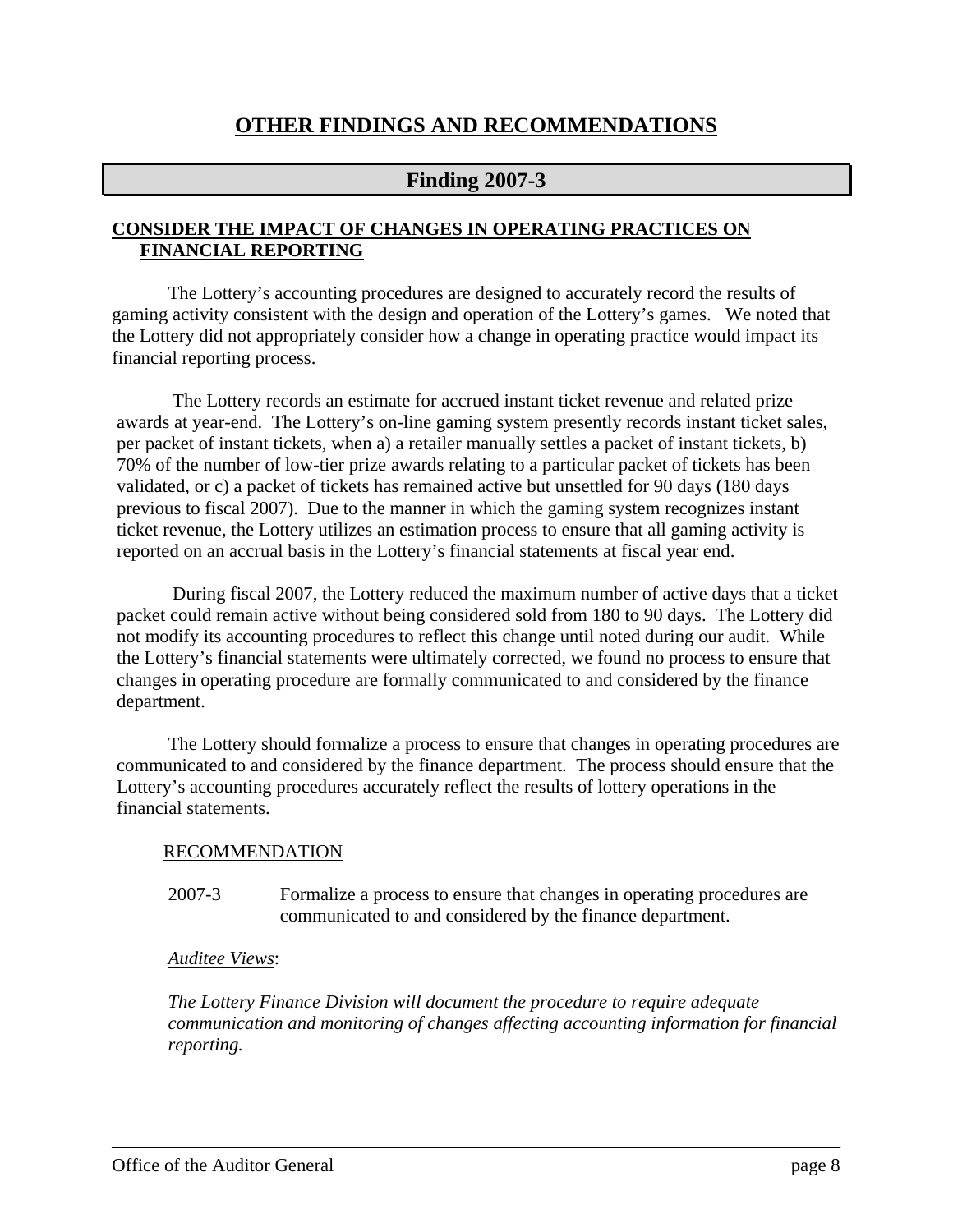# **Finding 2007-4**

# **ENHANCE THE LOTTERY'S REPORTING CAPABILITIES TO SUPPORT MONITORING AND FINANCIAL REPORTING**

The Lottery relies heavily on a variety of gaming activity data to administer its financial reporting and monitoring responsibilities. This data almost exclusively originates from the Lottery's gaming systems which are operated by a contracted system provider. We noted the following concerns relating to the Lottery's report generating capabilities:

- The Lottery utilizes software to query databases and produce reports needed for financial reporting and monitoring. Accuracy and quality control issues exist when data is routinely generated by queries which are not subject to the same quality control procedures as standardized gaming system reports.
- Obtaining required reports from the gaming systems is often unsuccessful or time consuming. Report requests are run against the live production segment of these systems which are simultaneously performing all system operations. Consequently, operations, rather than report requests receive system priority. Although the current gaming systems were designed to utilize data warehouse capabilities to better accommodate report queries; such capabilities have not been fully achieved.
- One of the video lottery facilities changed the frequency of video terminal cash sweeps to alternating days; however, a standard report utilized by the Lottery to monitor and adjust terminal activity was not updated to accommodate this procedural change.
- **Inconsistencies existed between different system generated reports for video lottery that** included the same data elements (e.g., cash-in). Follow-up on these inconsistencies determined that one of the reports was incorrectly omitting certain video terminal adjustments. While this issue did not specifically impact the Lottery's financial reporting, it raised concerns regarding the quality control procedures performed by the Lottery and its gaming system contractor on new or edited system reports.

The Lottery's ability to obtain reliable data regarding gaming operations is critical to ensure proper financial reporting and monitoring of lottery operations. The Lottery needs to work with its gaming system contractor to address the above noted weaknesses in report accuracy and reporting capability to ensure that it can meet its monitoring and financial reporting responsibilities.

# RECOMMENDATION

2007-4 Enhance the Lottery's reporting capability to better support all monitoring and financial reporting responsibilities.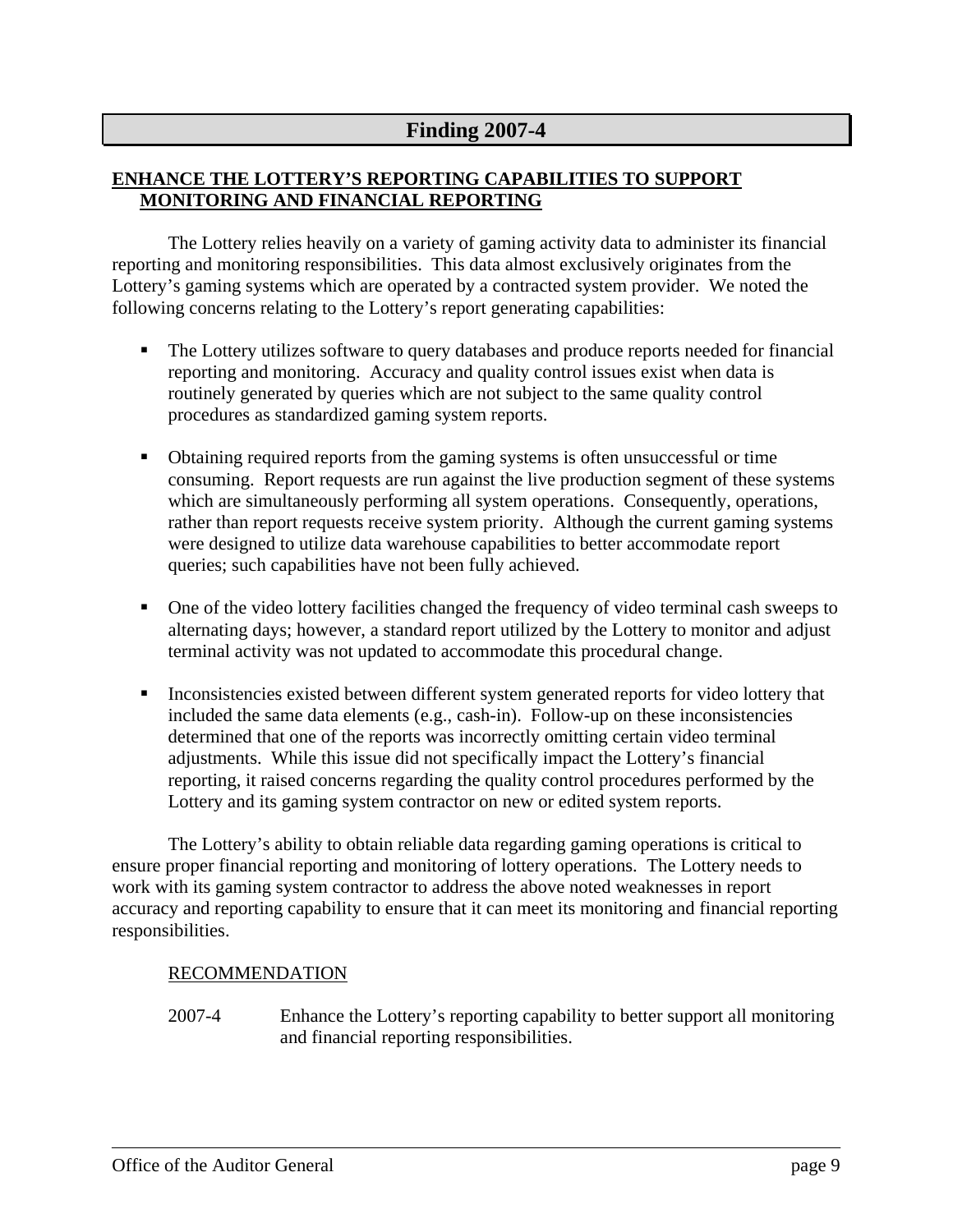### *Auditee Views*:

*The Lottery obtains various central system generated reports for specific uses. All financial related reports are generated from the live central system. Non-financial reports are generated from the data warehouse. As a result of the expansion at the facilities and resulting operational changes throughout 2007 and beyond, the Lottery developed one report to properly account for operational changes at the facilities. The Lottery's internally generated report is temporary until the central system provider produces reports to account for partial sweep activity. This is anticipated by the end of October 2007. The central system will be modified to be more efficient.* 

*The Lottery will look to its central system provider to provide a data warehouse of information, separate from the live environment, to enable query requests for reports and*  information to be run outside the live environment and obtained in a more efficient, *timely manner. Additionally, subsequent to the completion of the facilities' expansion and related operational procedures, the Lottery will work to improve the necessary reports to enable complete, timely, and accurate information. The Lottery will ensure consistencies among reports to properly account for all financial activity to be reported.* 

# **Finding 2007-5**

# **SAFEGUARD PERSONAL INFORMATION**

The Lottery and its licensed video lottery facilities are responsible for reporting prize awards over a specified dollar amount to the Internal Revenue Service (IRS). To comply with these requirements, the Lottery and video lottery facilities are required to obtain certain personal information from prize claimants in order to complete required IRS filings. In addition, the Lottery also electronically receives other personal information for purposes of withholding amounts from prize claimants for amounts owed to Rhode Island Family Court for unpaid child support and the Department of Labor and Training for overpayment of unemployment benefits. Although certain procedures are utilized by the Lottery, no formal policies are in place to ensure the protection of sensitive personal data stored on information systems operated by the Lottery or its licensed video lottery facilities.

The Lottery should formalize procedures to improve controls over sensitive personal data stored on its information systems. These procedures should ensure that standardized controls are in place relating to the transmission, storage, archival, removal, and destruction of personal data. The Lottery should also develop procedures to ensure that it can monitor all access to and use of this data by both authorized and unauthorized users.

# RECOMMENDATION

2007-5 Formalize procedures to improve controls relating to the safeguarding of sensitive personal data stored on information systems of the Lottery, its gaming contractor or the licensed video lottery facilities.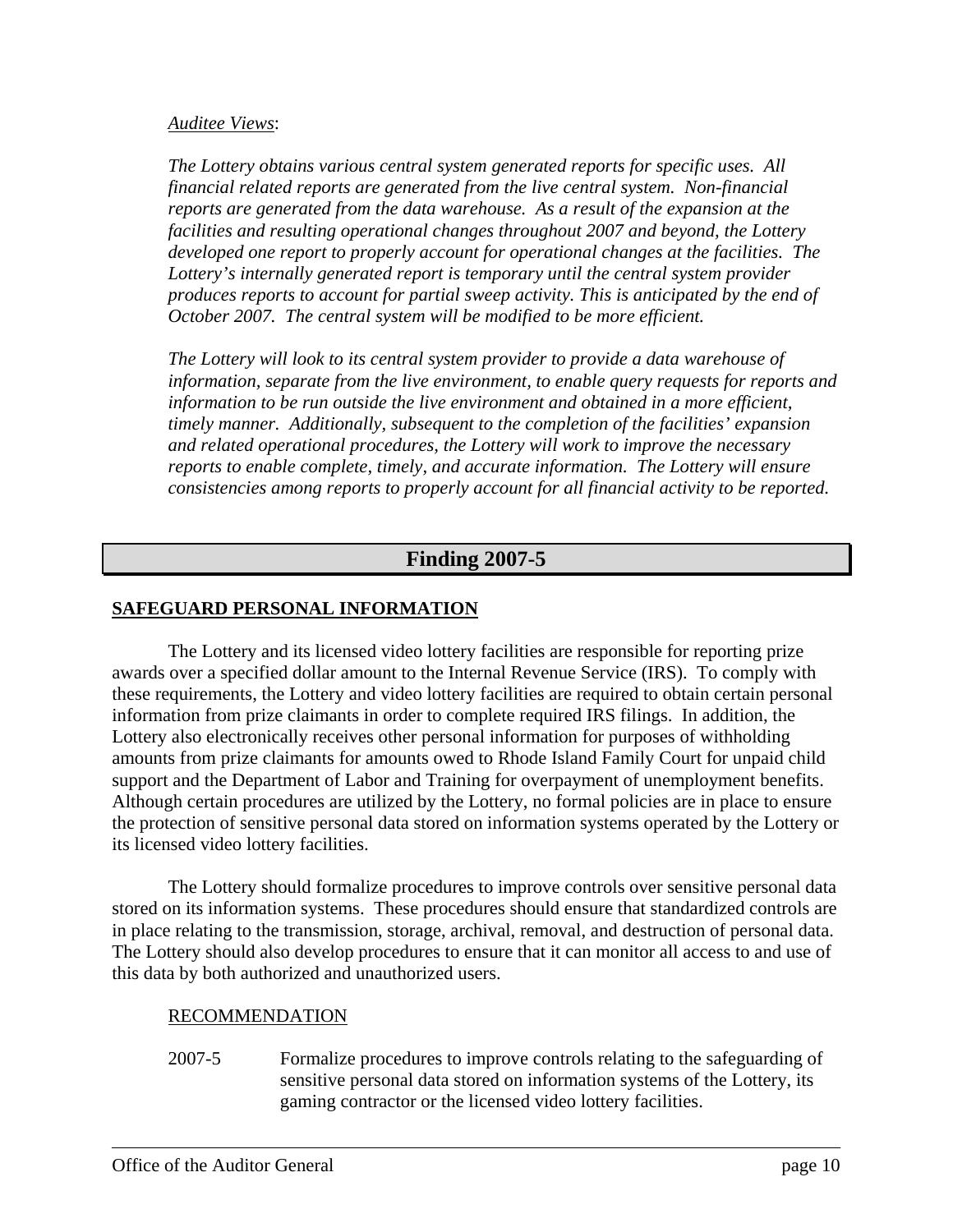### *Auditee Views*:

*Currently, the Lottery requires the central system and facilities provide for confidentiality and security over Internal Revenue Service and other personal information. The Lottery has developed and is formalizing specific policies and procedures over the safeguarding of personal identification obtained from prize winners for the Internal Revenue Service. Relative to the safeguarding of information provided to the Lottery from the other state departments regarding delinquent child support payments and overpayment of unemployment benefits, the Lottery has requested that the information provided by these departments be sent by secure file, to be consistent with the Lottery's safeguarding policies and procedures. Additionally, the Lottery will require ongoing on-site audits of the facilities and central system provider for compliance with laws and regulations in this area.* 

# **Finding 2007-6**

# **UTILIZE CENTRALIZED STATE FUNCTIONS FOR EFFICIENCY**

Beginning in fiscal 2006, the Lottery was reorganized as an executive branch agency, first as the Division of Lotteries within the Department of Administration, and more recently as part of the newly created Department of Revenue. Since the reorganization, the Lottery has had informal discussions with the Department of Administration regarding its use of certain centralized State functions; however, no formal understanding has been realized. An assessment of all centralized services (e.g., insurance, personnel, accounting systems, state fleet operations, etc.) available to the Lottery should be performed to determine if utilizing these services could be more efficient or cost effective. This assessment will ensure that services are being performed in the most effective and efficient manner and will also eliminate any differences between the Lottery's current policies and procedures and those applicable to other departments and agencies of the executive branch.

#### RECOMMENDATION

2007-6 Conduct an assessment of all centralized State services available to the Lottery that could enhance efficiency and/or effectiveness. Formalize an understanding with the Department of Administration regarding the Lottery's use of specific centralized State services.

#### *Auditee Views*:

*Although the Lottery has been reorganized under the Department of Revenue (formerly the Department of Administration until July 2006), Chapters 42-61 and 61.1 of the RIGL relating to operation of the Lottery have not changed, other than to transfer the previous powers of the Commission to the Lottery Director. In addition, the Lottery remains exempt from the Administrative Procedures Act. However, the Lottery does utilize State*